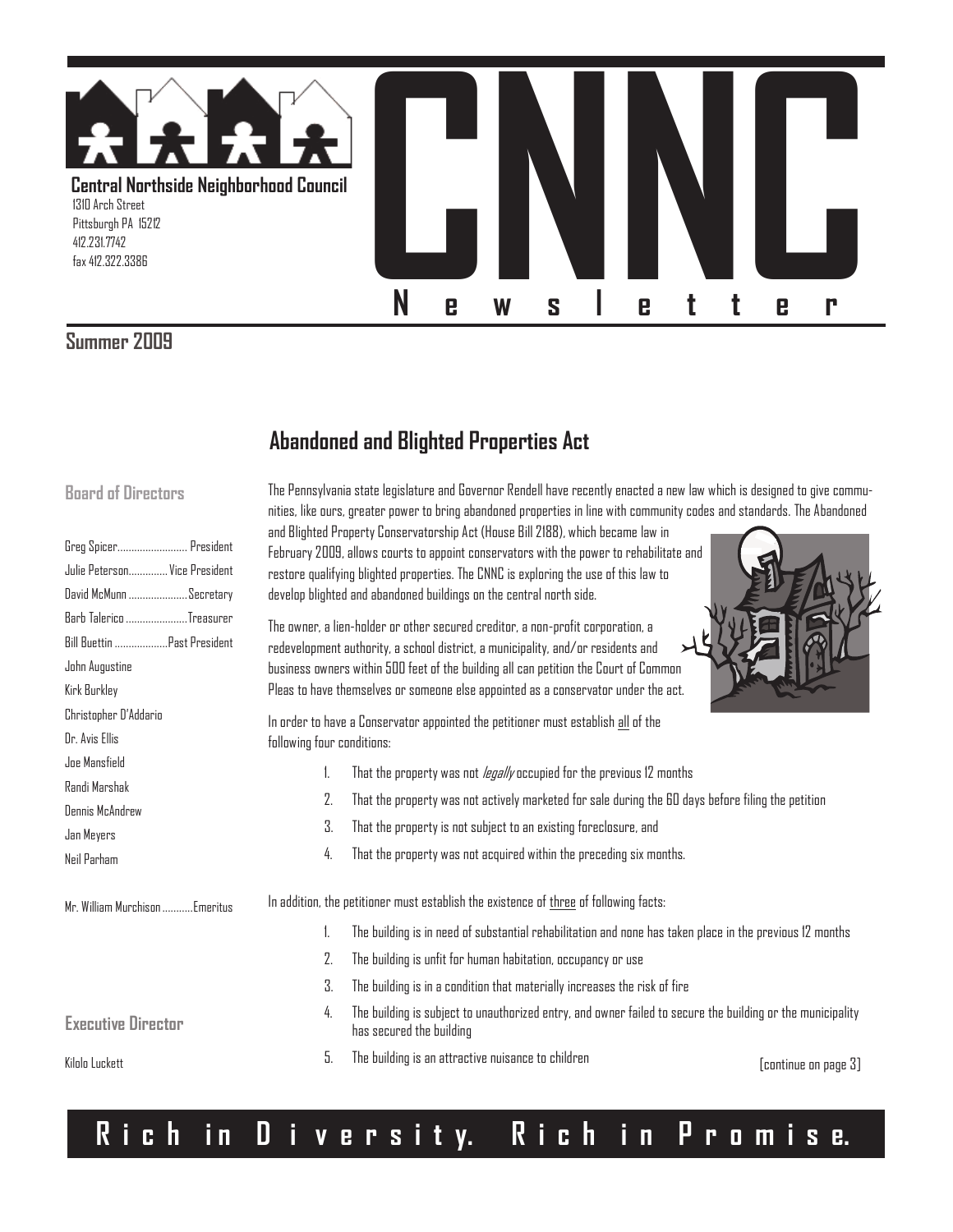

#### **President's Message ~ A Community on the Move: Partnering Vision and Action**

#### reetings Neighbors:

G I want to begin my first letter to you by thanking Bill Buettin for serving as CNNC President for the last twelve months. I learned a lot from Bill—his ability to listen, his steady resolve, his skills at putting together and shepherding development projects and other initiatives to benefit the neighborhood and, of course, his unwavering work ethic. Perhaps the most important thing I learned by working with Bill this past year was his focus on turning vision into action for our organization and for the Central Northside community at large.

Anyone who spends anytime at all in our neighborhood knows that there is no shortage of vision or action here. Even through decades of disinvestment and economic decline in our neighborhood, the city and in the region, the people of this neighborhood dreamed big and then worked hard to protect what they had and build a better tomorrow. They preserved the uniquely historical housing stock and quaint retail spaces scattered throughout the Central Northside, knowing that someday long neglected, abandoned and blighted properties would again be comfortable dwellings for people and retail. They built community organizations and housing for seniors and helped neighbors buy homes through public/private partnerships. They cultivated artistic and humanistic institutions and planted urban gardens that are the envy of the city and the region and the world. They did all of this in an economic climate that made progress very tough indeed. We owe our neighbors that worked so hard and so long envisioning a brighter future a great debt of gratitude.

But what Bill Buettin focused so well on this past year—and what I hope to continue to focus on in the coming year—was translating vision into action in a way that recognized that the climate of disinvestment and decline in our neighborhood has radically changed. Bill made sure to cultivate our relationships with the Urban Redevelopment Authority (URA) and others in a position to help us translate vision into action. You already know some of the results of this. As I write this, the bricks are being removed from the future site of Crazy Mocha at the corner of Federal Street and East North Avenue and soon site preparation will begin across the street for the mixed retail/apartment building at the corner of Federal and West North. You will, no doubt, be hearing of many more developments as commercial corridors come alive and abandon lots become new home or green spaces.

But the physical redevelopment of the Central Northside is only part of the picture of our neighborhood at the moment. During Bill's tenure as President, we also undertook an elaborate and painstaking community planning process. For those of you who have been part of that process you know well that it is aimed not only at acting to build our physical environment but also to foster a healthier more vibrant community by improvements in safety, youth programming, housing, employment, recreating and beautification. Through the community plan, we can make many of the dreams of the past decades into actions that will benefit the neighborhood now and leave it better for future generations.

Greg Spicer, President

#### **CNNC Representatives to Meet with Mayor Ravenstahl**

CNNC Representatives are slated to meet with Mayor Luke Ravenstahl on Friday, July 10 concerning the recent wave of gun violence in the Central Northside. The meeting is geared toward both immediate policing issues and possible long-term policy solutions in the areas of traffic, transportation, housing, youth and

family issues, and development and community surveillance. A letter sent to the Mayor from CNNC President Greg Spicer following the most recent shooting prompted the meeting. Attending the meeting along with Dr. Spicer will be CNNC Executive Director Kilolo Luckett, Safety Committee Co-Chairs Christopher

D'Addario and Joe Mansfield and Development Committee Co-Chair Kirk Burkley. Also at the meeting will be Pittsburgh Public Safety Director Mike Huss, the Mayor's Chief of Staff, Yarone Zober, Kim Graziani, Mayor Ravenstahl's Special Assistant for Neighborhood Initiatives. "We are hoping that this is the first of many

**"Because a vision is the bridge from present to future that permits an organization to grow toward that future, it is the key ingredient to the success of a leader."**

**Donald A. McAndrew, PhD**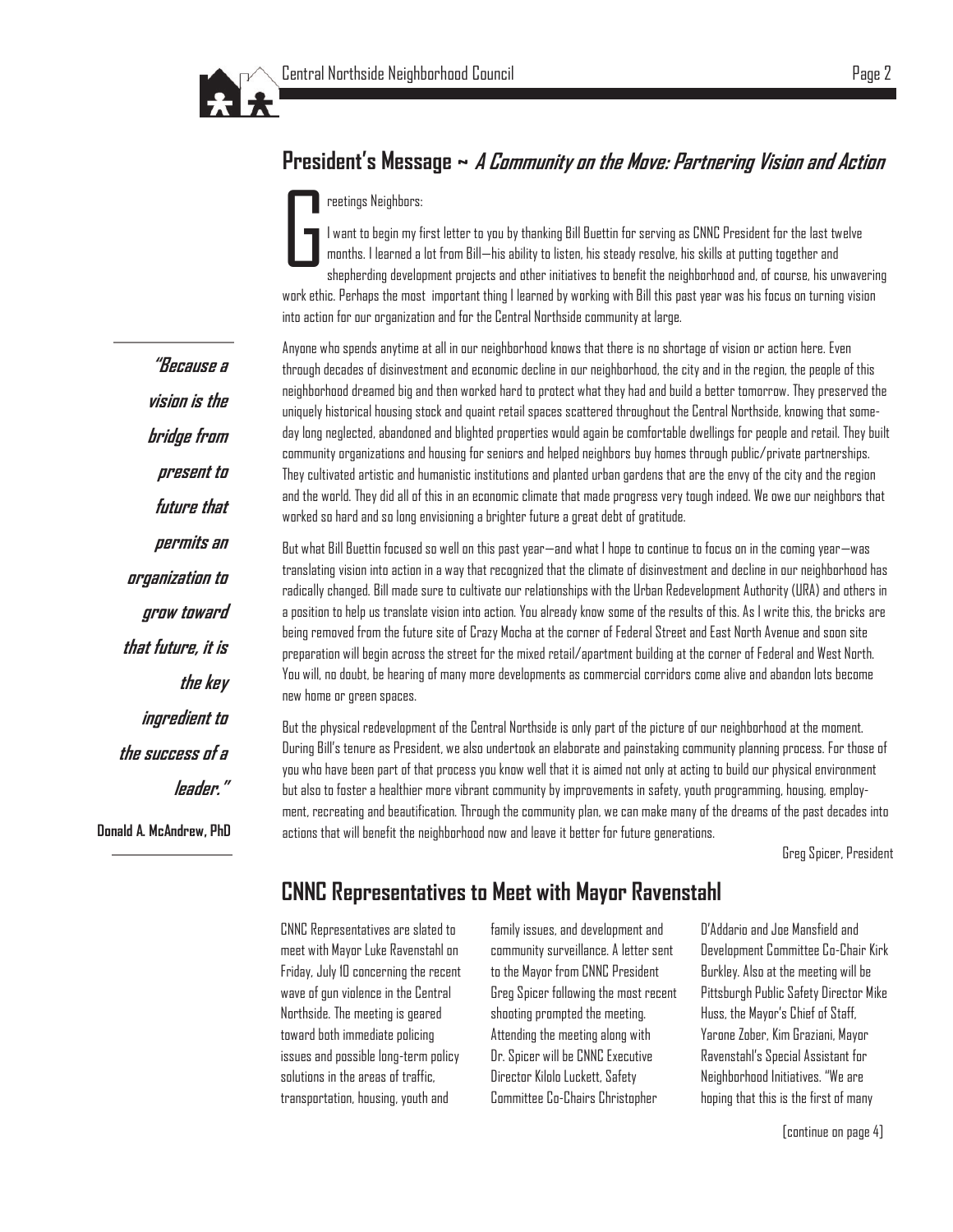

#### **Abandoned and Blighted Properties Act** [continued from page 1]

- 6. The building is an attractive nuisance for illicit purposes
- 7. The building poses potential health and safety hazards (including from uncut vegetation and vermin), or
- 8. The building negatively affects the economic well-being of nearby residents and businesses.

Upon a showing that the foregoing conditions apply, the Court will appoint a Conservator. When appointed, the conservator will be tasked with rehabilitating the building, and will have the power to take immediate possession and control of the building and its contents, including any associated bank or operating accounts. In addition, the Conservator has the power to:

- collect receivables
- pursue any legal claims associated with the building
- contract for repair
- borrow money
- enter into leases
- secure insurance coverage
- engage and pay legal, accounting, appraisal and other professionals
- consult with historical commissions, and
- exercise all authority of an owner.

A conservator is the owner for the purposes of filing plans, seeking permits, and submitting applications. However, this act does not relieve the actual property owner of any liability or obligation with respect to the property. Moreover, the property owner may become responsible for any debts incurred as a result of the conservatorship.

Perhaps most important, the Conservator has the power to sell the building free and clear of all liens, claims and encumbrances. Upon a sale of the building, the Conservator will pay, *inter alia,* from the proceeds of sale any unpaid taxes; any loans used to rehabilitate the property, existing liens and if there is any money left over, the record owner.

This act basically streamlines the process by which abandoned and blighted properties can be rehabilitated by local non-profit community groups like the CNNC to bring those properties back to life in the neighborhood.

We are presently contemplating the formation of a subsidiary entity to the CNNC to head up the task and concentrate on development projects in the Central North Side.

re is a great deal of work ahead of us on this project and we will need the help of the membership to make it a success.<br>Il keep you posted on any progress we make through our community meetings and this newsletter.<br>And th There is a great deal of work ahead of us on this project and we will need the help of the membership to make it a success. I will keep you posted on any progress we make through our community meetings and this newsletter.

Rich in Promise

Joe Mansfield

**"There are risks and costs to a program of action, but they are far less than the longrange risks and costs of comfortable inaction."**

**John F. Kennedy**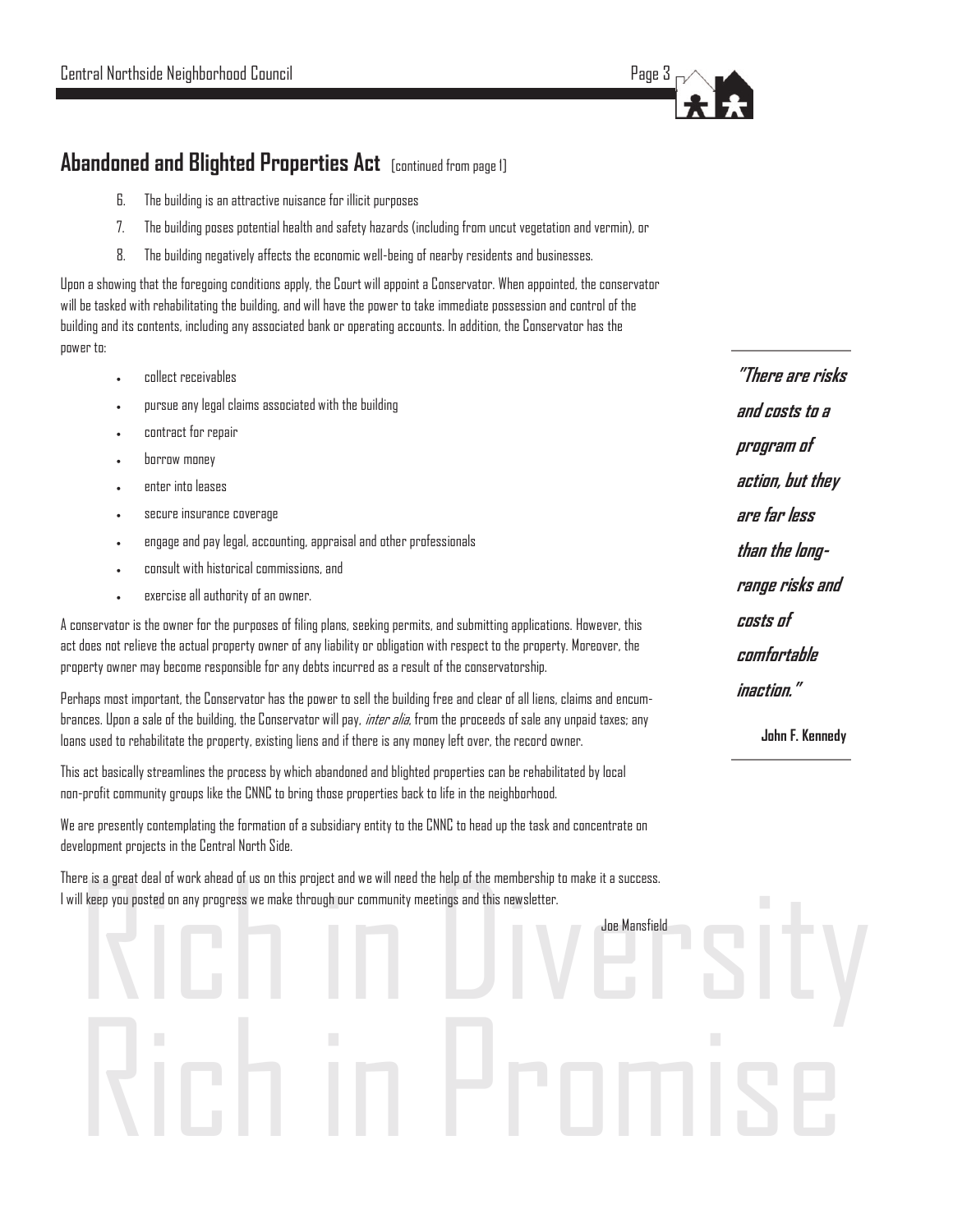

#### **Central Northside Community Plan [CNCP]**

So, 40 meetings, a lot of notes scribbled, plans and planners, maps and architects, residents and some more meetings and we finally are edging closer to what will become the Central Northside Community Plan! It is exciting stuff and everyone who has participated in it should be very proud of themselves and what we have all accomplished so far.

Phase II has just wrapped up and we again worked on our top six topics:

|      | Education and Youth/Arts and Culture | 4 | Residential Development               |
|------|--------------------------------------|---|---------------------------------------|
|      | Public Safety and Transportation     |   | 5. Economy and Market/Jobs and Retail |
| - 3. | Architecture and Urban Design        |   | Garden Theater Block                  |

We had our summary meeting at the Mattress Factory on June 17 and, despite a torrential down pour, over 75 people braved the elements and turned out to witness one of the final phases of our planning. All the solution ideas were presented by Pfaffman and Associates and participants were given the opportunity, yet again, to add and voice their additional comments on any aspects that were being presented.

So, onwards to Stage III, this is where our urban designers take the lead and use the information they have collected over the course of all these meetings and start putting it into an actual plan. We will then present these drafts in a series of public meetings and the schedule has been announced as follows; [location to be determined]

|                                                                                                     | August 19 [Wednesday] Architecture and Urban Design/Residential Development                 |  |  |  |  |
|-----------------------------------------------------------------------------------------------------|---------------------------------------------------------------------------------------------|--|--|--|--|
|                                                                                                     | August 26 [Wednesday] Public Safety and Transportation/Education and Youth/Arts and Culture |  |  |  |  |
|                                                                                                     | September 2 [Wednesday]Garden Theater Block/Economy and Market/Jobs and Retail              |  |  |  |  |
| We will also be attending the following public events and displaying information for the proposals: |                                                                                             |  |  |  |  |
|                                                                                                     |                                                                                             |  |  |  |  |
|                                                                                                     | August 15 [Saturday] Old Timers Party ~ West Park                                           |  |  |  |  |
|                                                                                                     | September 13 [Sunday]  Mexican War Street House Tour                                        |  |  |  |  |
|                                                                                                     |                                                                                             |  |  |  |  |

We will be collecting feedback at the meetings as well as these public events, so please note the dates and plan to attend or stop by one of the events.

The **Final Plan** will be presented at the CNNC General Membership meeting on September 14 ~ 7:00 pm Allegheny Traditional Academy

#### **CNNC Representatives to Meet with Mayor Ravenstahl [continued from page 3]**

meetings with the administration that attempt to connect findings in the community plan with improvements in the quality of life in our neighborhood, particularly in regard to safety and criminal activity," Spicer said. A summary of the meeting will be given to members at the July 13 General Membership meeting.

**population in terms of different kinds of interests, and needs, as well as in different kinds of assets that residents have to** 

**"Neighborhoods** 

**are sustainable if** 

**they have a** 

**genuine mix of** 

**contribute to** 

**their** 

**neighborhood.** 

**These assets** 

**include time,** 

**care, skills,** 

**culture, and** 

**social capital, as** 

**well as money."** 

**Monika Jaechel**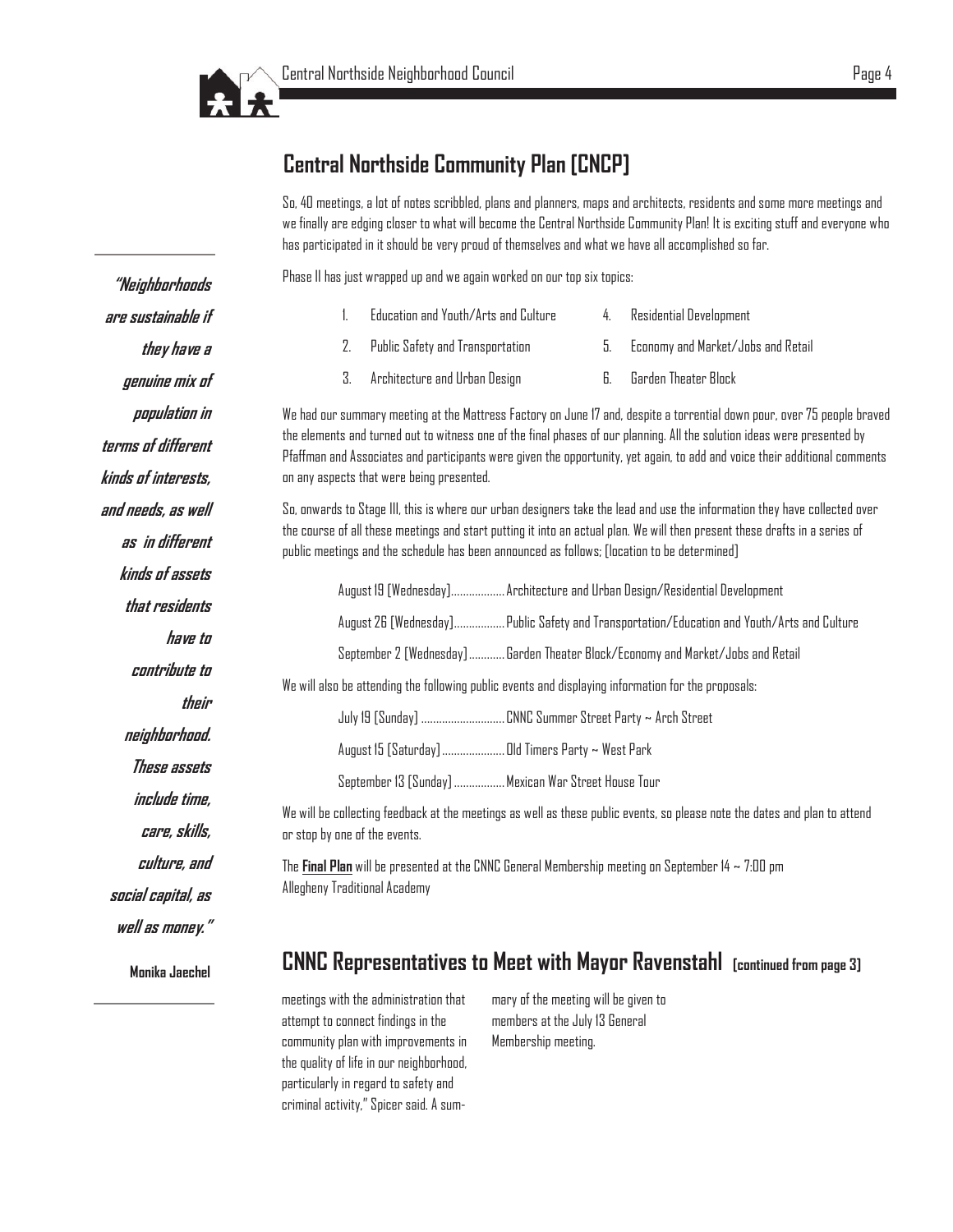

#### **Federal Street is Buzzing with Construction Activity**

What a difference a year makes. A year ago, Federal Street held much promise, but nothing to show for it, yet. Fast forward a year and there are as many signs of revitalization as you'll find anywhere in this city. Cranes are reaching into the sky, hard hats are moving about and the sound of hammers and power tools fill the air like a well-practiced symphony.

On June 9, Barron Commercial Real Estate became the newest property owner on Federal Street with the purchase of 2 East North Avenue from the Urban Redevelopment Authority. By the end of June, passersby could see Barron's construction crew chipping away the brick from the soon-to-be restored historic windows on the Federal Street exterior. Come late summer we will all be enjoying a new place to meet over delicious coffee and treats at Crazy Mocha.

Further up the street, the Carnegie Library's Allegheny branch is readying for the much-anticipated public opening later this summer. As anyone who has stopped to look can tell you, this building is going to be a real gem for

the community and a key component of the continued revitalization of the street. Past the library, you will see cranes and crews working diligently on the construction of CNNC's own Federal Hill project. Soon you will notice the framing of the  $2^{nd}$  building on the east side of Federal Street taking place. Meanwhile, the residents in the  $1<sup>st</sup>$  building will begin moving into their new homes in July. If you're walking over that way later this summer, perhaps to go to the library or Crazy Mocha, consider taking the opportunity to meet one of your new neighbors in Federal Hill; maybe even invite them to your next stoop sit!

Driving up or down Federal Street can be a bit of an inconvenience these days and we apologize for this. You'll notice that portions of Federal Street near Federal Hill are closed and traffic is down to one lane in both directions. One of the reasons is the medians are finally under construction. The medians will make a tremendous difference in slowing the traffic and in creating a more pedestrian friendly atmosphere on Federal. As Theologian Richard Hooker once wrote "change is not

made without inconvenience, even from worse to better. "Please bear with us as we make these necessary improvements.

Fall should bring the next phase of development on Federal Street. In January, CNNC members were informed about an exciting project on the west corner of Federal and North being proposed by Aiello Development Company. On July 9, this project will achieve the next important milestone when the URA Board accepts Aiello's proposal to sell the properties to him. This action doesn't mean the URA actually sells the property to Aiello, but it gets him one step closer and, more importantly, allows him to finalize his leasing, financing, construction costs and architectural drawings. If Aiello is able to keep to his timeline, we will start seeing site work beginning in October and construction in January. This \$5 million project will dramatically alter the streetscape on lower Federal and make further development in the corridor more feasible.



# federal hill townhouses carnegie library allegheny branch crazy mocha Federal North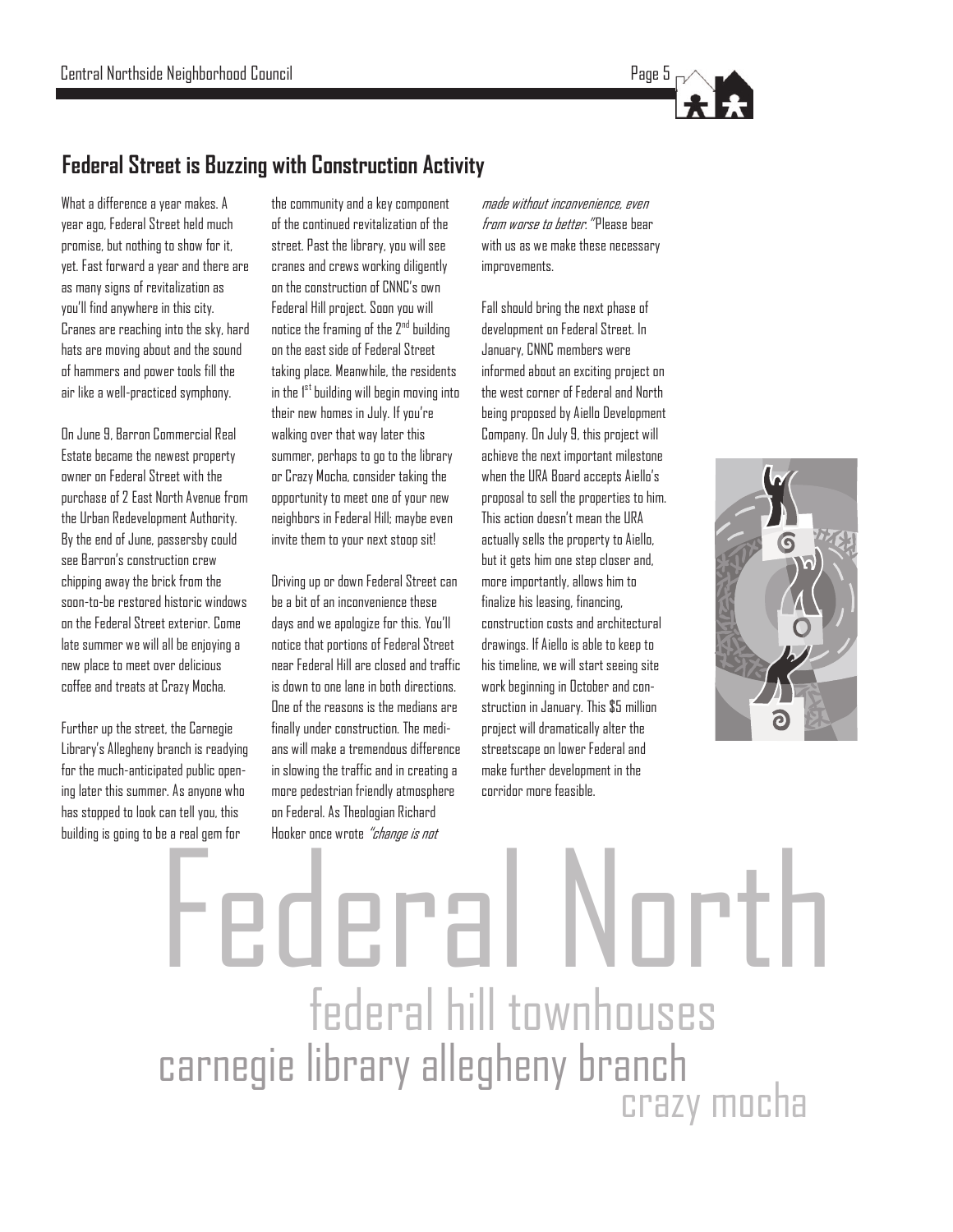

#### **Are You a WOW Yet?**

Have you ever overheard someone say "Are you going to WOWS?" and wondered what the heck they were talking about, wonder no more!

Women's<br>
The purps<br>
provide a<br>
residents<br>
network v Four years ago this month, a small group of women met to start a women's group for the neighborhood. The purpose of the group was to provide a means for new and long time residents to meet and socialize/ network with other women in the neighborhood. Hence, the WOWS [Women of the War Streets] was born and has grown beyond our wildest dreams. We now have approximately 150 women in the group, not only from the War Streets, but from many of the contiguous neighborhoods [Manchester, Central Northside, Allegheny West, Allegheny East,

Brighton Heights and Fineview] and we continue to grow.

What do we do? We get together once a month (except December) from 6:30-10:00pm at a hosting member's house with each person bringing something for the table and their beverage of choice. Not everyone shows up due to prior commitments but we usually have anywhere between 15-40 each month. There are no agendas or dues – just an informal setting for women to touch base and forge stronger friendships. We also have a private Yahoo site where discussions and notices can be posted.

A few years ago we started a charitable donation jar and House Tour Bake

Sale which have raised almost \$900 for the benefit of such diverse groups as: YMCA's Youth Membership and Mentoring Programs, Sherry Everett Scholarship Fund, YMWAHA, Millennium Children's Garden, Light of Life, Women's Center and Shelter of Pittsburgh and the Western PA Humane Society.

If you would like to find out more about WOWS or are interested in attending the monthly get-togethers [sorry men, women only!], please contact: Leslie Ward

[ljward51@yahoo.com](mailto:ljward51@yahoo.com) or 412.596.0181

#### **Northeast Commons and Fountain Restoration**

The Allegheny Commons Initiative has completed the design phase of the Northeast Common and Fountain restoration project. Designs will be presented at the next general membership meeting.

This project, contiguous to the completed pilot project south of East Ohio Street, stretches North along Cedar Avenue to Allegheny General Hospital and along North Avenue to Federal Street. At the very busy intersection

> of North and Cedar, the Northeast Fountain will be built, which will feature a large urn set in a 50' basin, surrounding by water jets and planting beds. The project will include restoration of the paths and lawns, installation of a perimeter railing and placement of pedestrian amenities including

signage, benches, drinking fountain and trash receptacles. The path lights will all be replaced. An event space will be created in the area of the Farmers Market, which will provide electrical receptacles, and offer temporary festival lighting and banners.

Project fundraising is underway, with commitments made by Laurel Foundation, Duquesne Light, PA Historical and Museum Commission, Allegheny County Community Infrastructure and Tourism Fund, and the Garden Club of Allegheny County.



Old Northeast Fountain at corner of Cedar Avenue and East North Avenue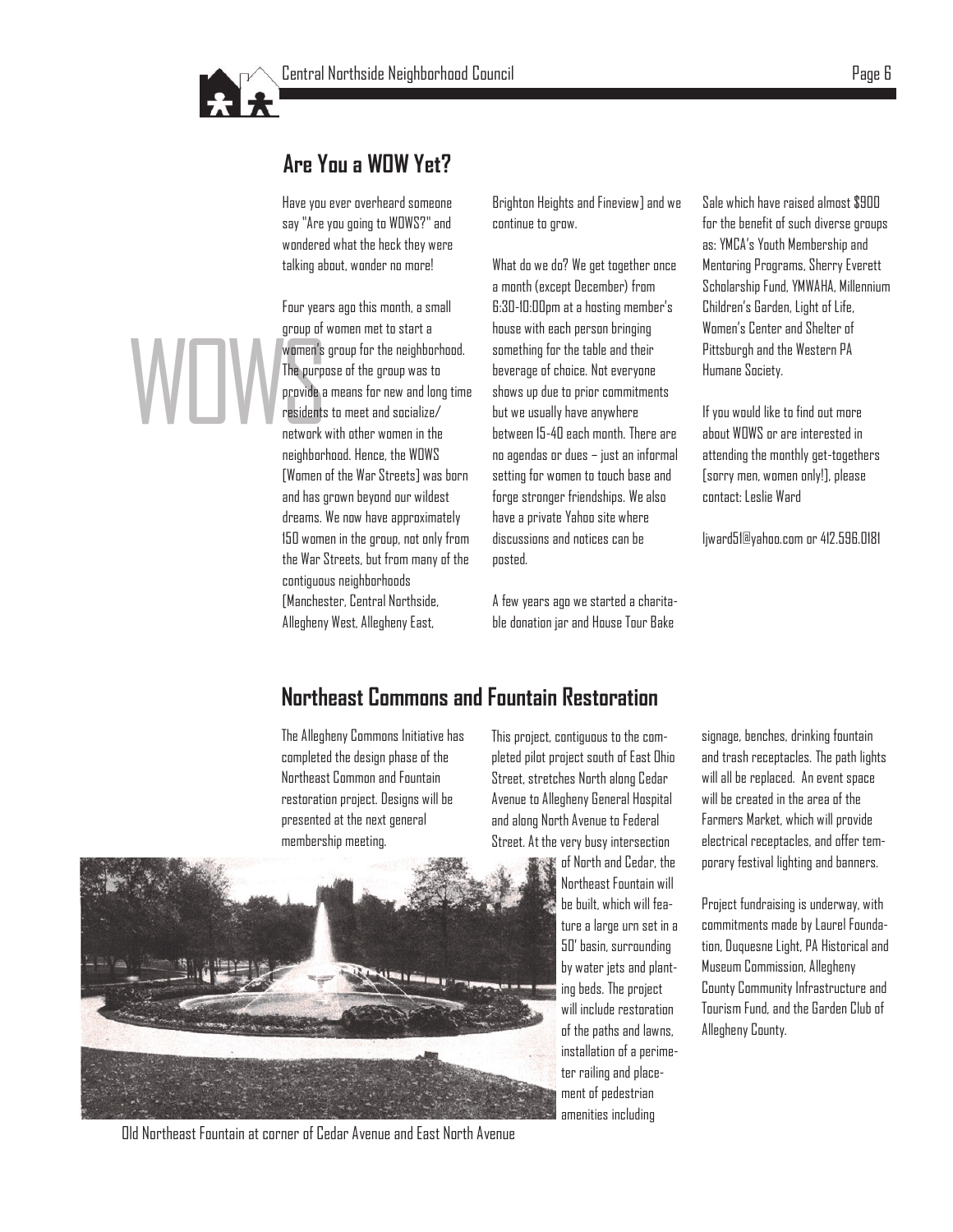

### **July 2009 General Membership Meeting**

| DATE |  |  |  |
|------|--|--|--|
|------|--|--|--|

- TIME ...........................................................................7:00 pm
- LOCATION........................ Allegheny Traditional Academy

#### **Meeting Agenda**

- Allegheny Commons Fountain Project.............. Alida Baker
- Summer Street Party....................................... David McMunn
- Report on Mayor's meeting.............................. Safety Committee
- Conservatorship Update ..................................Joe Mansfield
- National Night Out
- Strategic Plan................................................... Bill Buettin
- Other Business

### **Upcoming Events**

- N July 19........................ [Sunday]................... CNNC Summer Street Party ~ Arch Street
- August 15 .................. [Saturday]................ Old Timers Party ~ West Park
- August 19................... [Wednesday]............ Architecture and Urban Design/Residential Development
- C Party ~ Arch Street<br>St Park<br>Design/Residential Development<br>sportation/Education and Youth/Arts and Culture<br>Economy and Market/Jobs and Retail<br>use Tour nd Culture<br>And Culture<br>Discovery of Culture August 26.................. [Wednesday]............ Public Safety and Transportation/Education and Youth/Arts and Culture
	- September 2............. [Wednesday]............ Garden Theater Block/Economy and Market/Jobs and Retail
	- September 13............ [Sunday]................... Mexican War Street House Tour

#### **Announcement**

**POSSIBLE BUS ROUTE CHANGE ON JACKSONIA** ~ The Port Authority is examining their bus routes and considering many changes. As part of research for the transportation portion of our Central Northside Community Plan our Urban Design consultant went to the Port Authority Open house to check out the transit study proposals. He found both of the viable proposals [Radial and Radial Plus] for transit improvements to the Central Northside appear to eliminate **16F** Bus Service routing along Arch and Jacksonia. The Port Authority will be accepting feedback until the end of August on these proposed changes. If you are for the change or against the change let the Port Authority know by contacting them at: **www.portauthority.org** and then click on **[Transit Development Plan](http://www.portauthority.org/PAAC/DesktopModules/Orizonti_NukeNews/getLink.aspx?tabid=147&pid=0&newsid=593) -tdp.portauthority.org**